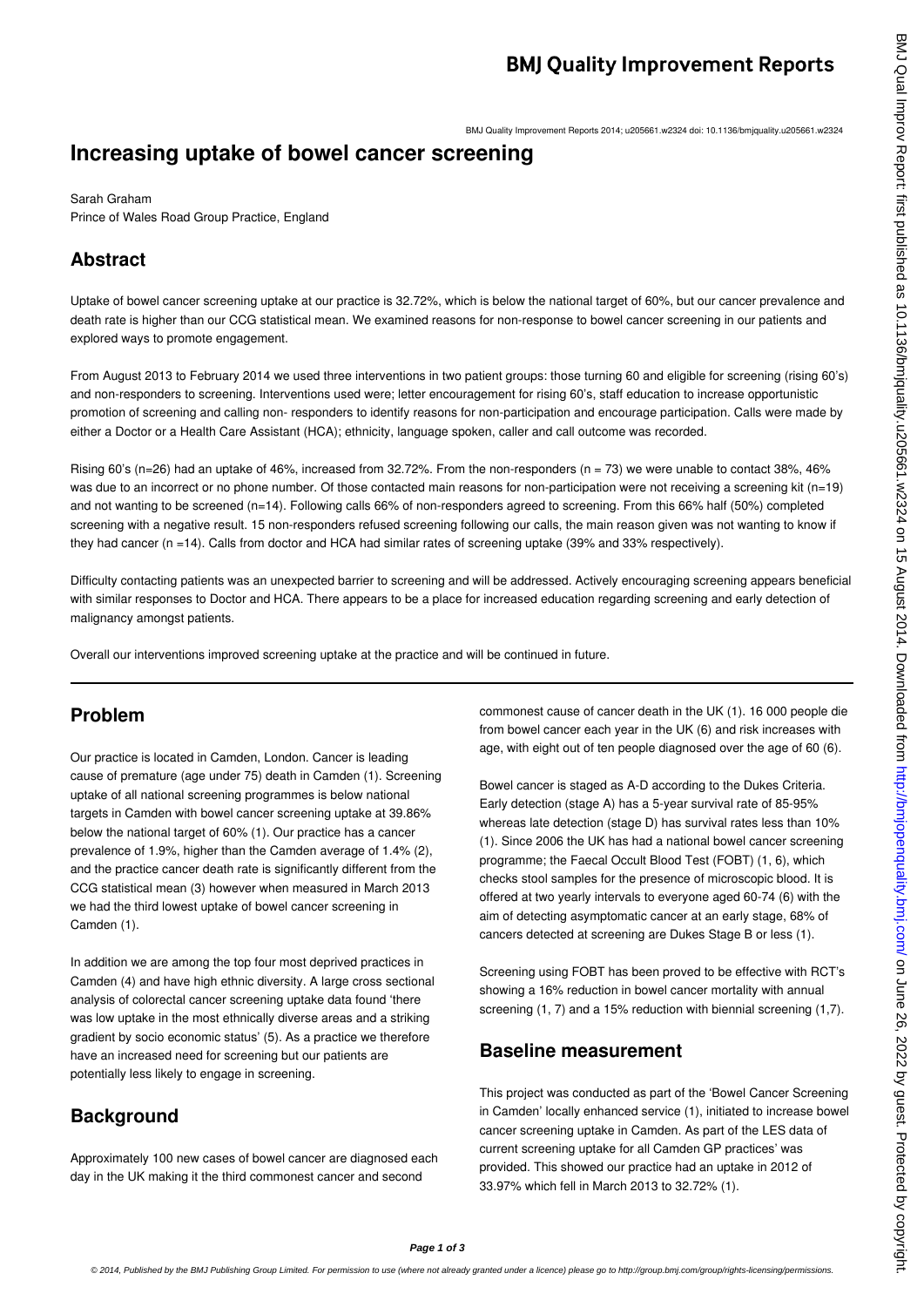# **BMJ Quality Improvement Reports**

#### **Design**

Our project ran from August 2013 to February 2014. In designing our project we wanted to answer two questions:

1. Why aren't our patients engaging with FOBT screening? 2. How can we increase FOBT screening uptake?

We focused on two groups of patients: 'rising 60's' and 'nonresponders'. Rising 60's were patients turning 60 and therefore eligible for screening and non-responders were patients who had failed to respond to an invite to participate in the screening programme i.e. had not returned a completed screening kit. The practice had been involved in the LES for a few months prior to the project starting and had started to send reminder letters to rising 60's but awareness of the project was low and it was felt further interventions were needed.

Our interventions were:

- 1. To continue to send personalised letters from the practice were sent to all eligible rising 60's in the month of their 60th birthday to encourage participation in screening. A second personalised reminder letter was also sent four weeks later, aimed to arrive after they had received the screening kit.
- 2. To increase awareness all clinical staff were informed of the problem and reasons for the interventions. They were informed of the project and given a 'bowel cancer pack' containing information and sample screening kits. Alerts were placed on the notes of non-responders to promote opportunistic discussion and promotion of screening and the bowel cancer screening contact number was uploaded onto all practice computer desktops.
- 3. Monthly calls were made to all non-responders to identify reasons for non-participation and to encourage participation. Calls (total n=73) were divided and made by a Doctor (n=46) or a Health Care Assistant (HCA) (n=27). This was to allow us to assess response rate depending on caller to help plan the future sustainability of the project. A pro-forma was used to record reason for non-participation and call outcome following discussion.

# **Strategy**

PDSA cycle 1: Once we started our calls it became apparent that the main reason for non-participation was 'not wanting to be screened', we wanted to obtain more detail about this so we altered the pro-forma to include more details about reasons for nonparticipation and how we could promote participation. Also ethnicity did not appear to be as large a barrier as we had suspected, we therefore also added information about ethnicity and language spoken to the pro-forma and back entered details of patients already called to allow us to look at this further.

PDSA cycle 2: An unseen barrier that emerged once we started our calls was that we often had incorrect contact details for patients. Our process was therefore adjusted so that if the phone contact

details were incorrect a letter was sent to the patient and alerts were placed on the notes to highlight the need to confirm correct details to staff.

PDSA cycle 3: We collated our results to our calls at three months and, whilst we appeared to be getting a good response rate to participate on calls, this was not being reflected in kits returned. We therefore decided to make a follow up 'encouragement call' to each person who agreed to participate but had not returned a screening kit. This was done retrospectively for those who had agreed from August to December and two to four weekly after agreeing to participate from December onwards.

PDSA cycle 4: At three months we also discussed the project informally with the doctors in the practice who fed back that they would like more updates about the project and its progress. We therefore started to send 'update' emails giving information on progress and feedback from patients. These were sent at two monthly intervals.

PDSA cycle 5: At the project end as a main reason given for non participation was 'not wanting to be screened' to assess other ways to encourage participation we decided to call patients who had taken part in screening to assess what had made them participate. We randomly selected and called ten patients who had participated to discuss this with them. Unfortunately this did not prove overly helpful, as the main response we got was 'it just seemed sensible' or 'why would you not take part in screening?'

#### **Results**

Non-responders (n =73)

Call Outcomes: we were unable to contact 38% of non-responders, 46% was due to an incorrect or no phone number. Of those contacted main reasons for non-participation were: 'not receiving a kit' (n=19) and 'I do not want to be screened' (n=14).  $66\%$  (n = 28) of patients contacted agreed to screening. Of these 28 patients 50% completed screening, all with a negative result. 15 patients refused screening following our calls, 14 of these stating 'they didn't want to know if they had cancer'.

Caller: Protected time was allocated for the doctor but not the HCA therefore more calls were made by the doctor (Dr n=46, HCA n=27), however looking at call outcomes calls from doctor and HCA had similar rates of screening uptake. From calls made by the doctor 39% (n=18) of patients agreed to screening and of these 44% (n=8) completed screening. From calls made by HCA 33% (n=9) agreed to screening and of these 66% (n=6) completed screening. One patient agreed to screening following an opportunistic discussion within a consultation.

Ethnicity: 65% of non-responders were British and spoke English as their first language, 12 of the 15 people who refused screening following our calls were British.

Rising 60's (n= 26)

**Page 2 of 3**